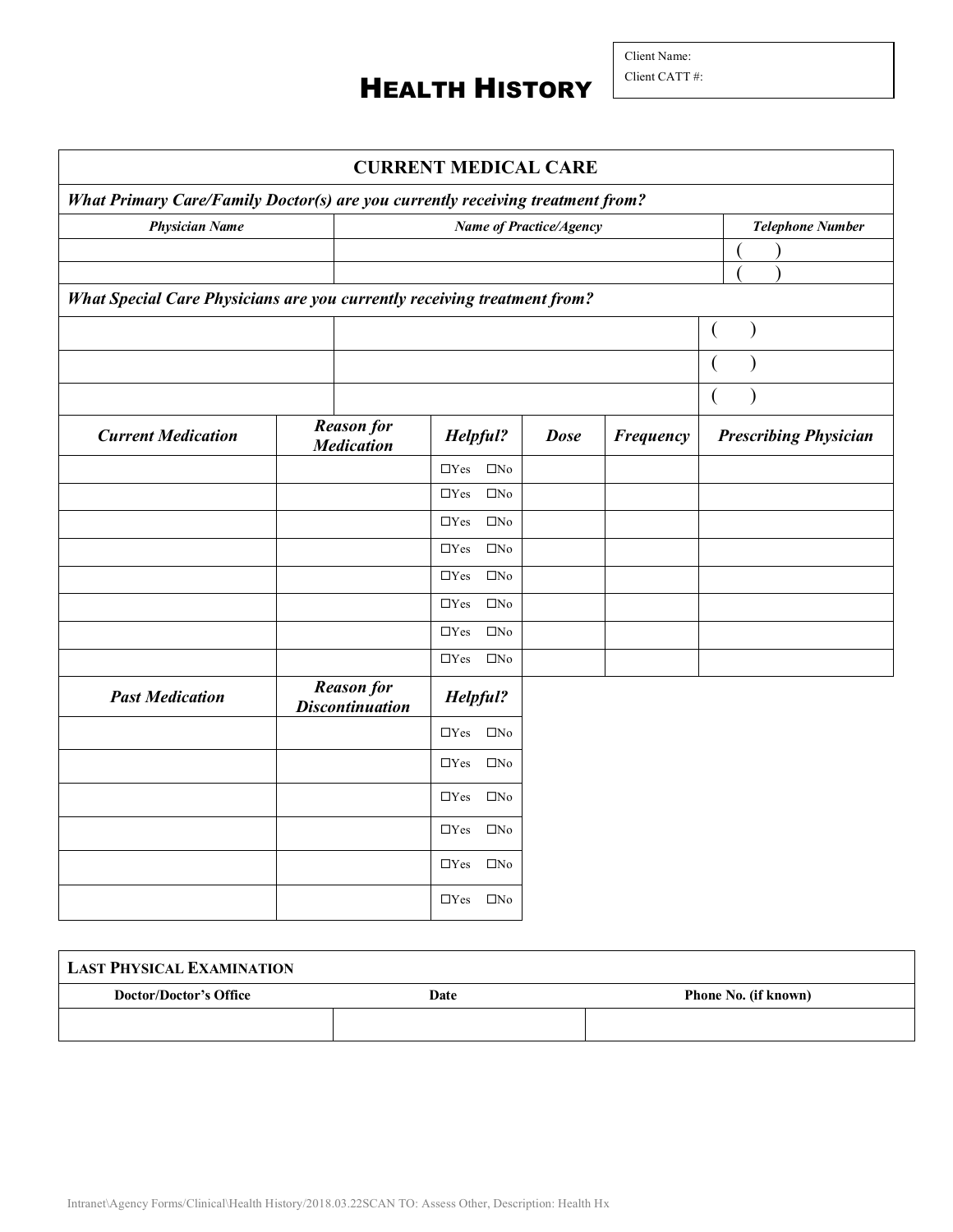Client Name:

Client CATT #:

I

| <b>HEALTH CONCERNS</b>              | Please check all that apply |      |              |                                       |  |  |
|-------------------------------------|-----------------------------|------|--------------|---------------------------------------|--|--|
| <b>Health Concern</b>               | <b>Now</b>                  | Past | <b>Never</b> | <b>Treatment Received and Date(s)</b> |  |  |
| Anemia                              |                             |      |              |                                       |  |  |
| Arthritis                           |                             |      |              |                                       |  |  |
| Asthma                              |                             |      |              |                                       |  |  |
| <b>Bleeding Disorder</b>            |                             |      |              |                                       |  |  |
| Blood Pressure (high or low)        |                             |      |              |                                       |  |  |
| <b>Bone/Joint Problems</b>          |                             |      |              |                                       |  |  |
| Cancer                              |                             |      |              |                                       |  |  |
| Cirrhosis/Liver Disease             |                             |      |              |                                       |  |  |
| Diabetes                            |                             |      |              |                                       |  |  |
| Epilepsy/Seizures                   |                             |      |              |                                       |  |  |
| Eye Disease/Blindness               |                             |      |              |                                       |  |  |
| Fibromyalgia/Muscle Pain            |                             |      |              |                                       |  |  |
| Glaucoma                            |                             |      |              |                                       |  |  |
| Headaches                           |                             |      |              |                                       |  |  |
| Head Injury/Brain Tumor             |                             |      |              |                                       |  |  |
| Hearing Problems/Deafness           |                             |      |              |                                       |  |  |
| <b>Heart Disease</b>                |                             |      |              |                                       |  |  |
| Hepatitis/Jaundice                  |                             |      |              |                                       |  |  |
| Kidney Disease                      |                             |      |              |                                       |  |  |
| Lung Disease                        |                             |      |              |                                       |  |  |
| Menstrual Pain                      |                             |      |              |                                       |  |  |
| Oral Health/Dental                  |                             |      |              |                                       |  |  |
| Stomach/Bowel Problems              |                             |      |              |                                       |  |  |
| <b>Stroke</b>                       |                             |      |              |                                       |  |  |
| Thyroid                             |                             |      |              |                                       |  |  |
| Tuberculosis                        |                             |      |              |                                       |  |  |
| AIDS/HIV                            |                             |      |              |                                       |  |  |
| <b>Sexually Transmitted Disease</b> |                             |      |              |                                       |  |  |
| Learning Problems                   |                             |      |              |                                       |  |  |
| <b>Speech Problems</b>              |                             |      |              |                                       |  |  |
| Anxiety                             |                             |      |              |                                       |  |  |
| <b>Bipolar Disorder</b>             |                             |      |              |                                       |  |  |
| Depression                          |                             |      |              |                                       |  |  |
| <b>Eating Disorder</b>              |                             |      |              |                                       |  |  |
| Hyperactivity/ADD                   |                             |      |              |                                       |  |  |
| Schizophrenia                       |                             |      |              |                                       |  |  |
| <b>Sexual Problems</b>              |                             |      |              |                                       |  |  |
| Sleep Disorder                      |                             |      |              |                                       |  |  |
| Suicide Attempts/Thoughts           |                             |      |              |                                       |  |  |
| Other:                              |                             |      |              |                                       |  |  |
| Other:                              |                             |      |              |                                       |  |  |

## **FAMILY HISTORY**

**Please note in the space below family history of any of the above conditions and client's relationship to that family member.**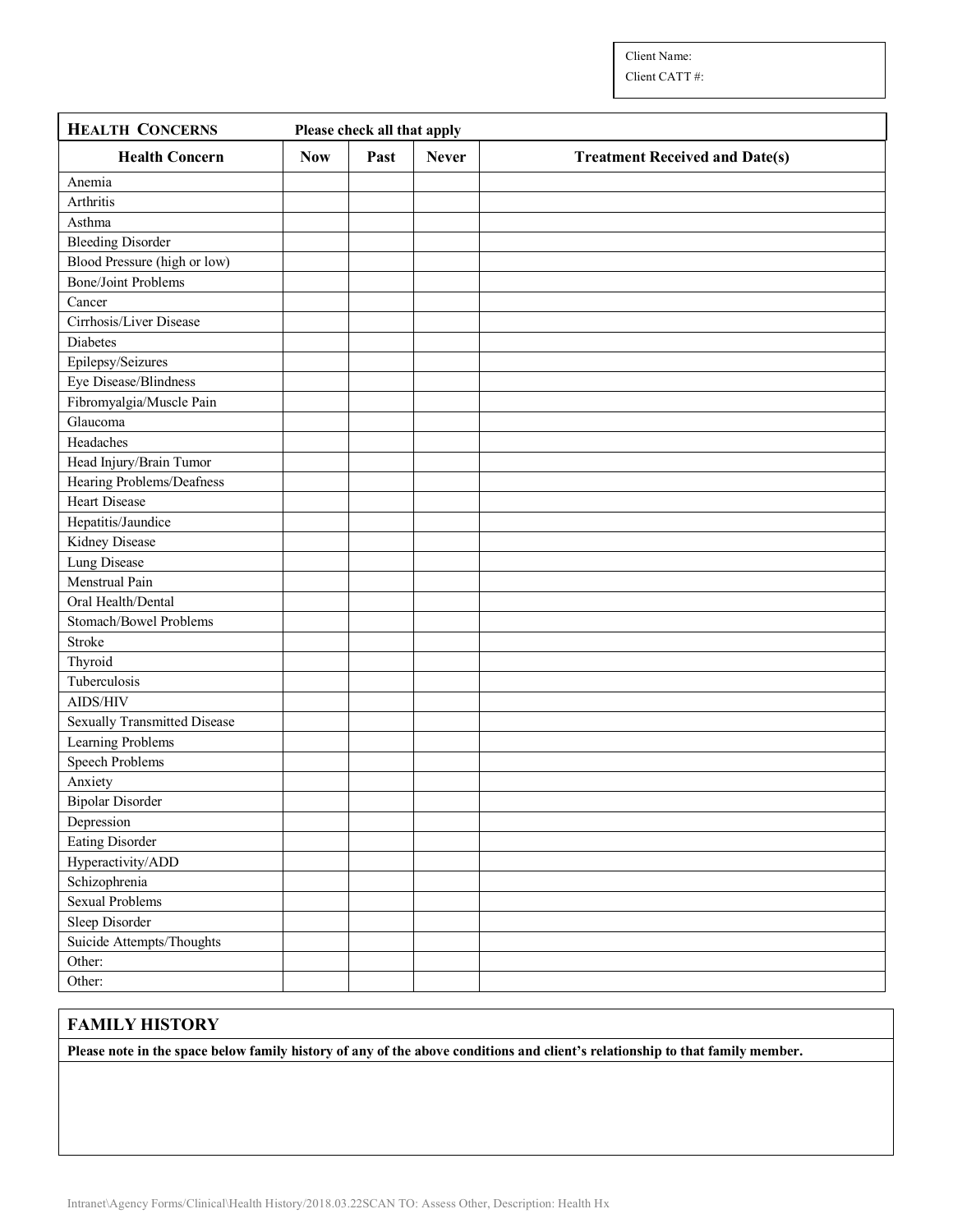Client Name:

Client CATT #:

I

| MEDICAL HOSPITALIZATIONS/SURGICAL PROCEDURES IN THE LAST 3 YEARS? |      |      |               |  |  |  |
|-------------------------------------------------------------------|------|------|---------------|--|--|--|
| Yes No If yes, complete the information below.                    |      |      |               |  |  |  |
| Hospital                                                          | City | Date | <b>Reason</b> |  |  |  |
|                                                                   |      |      |               |  |  |  |
|                                                                   |      |      |               |  |  |  |
|                                                                   |      |      |               |  |  |  |
|                                                                   |      |      |               |  |  |  |
|                                                                   |      |      |               |  |  |  |
|                                                                   |      |      |               |  |  |  |

| ANY OF THE FOLLOWING IN THE PAST 60 DAYS? |                            | Please check all that apply. |                                    |                              |               |
|-------------------------------------------|----------------------------|------------------------------|------------------------------------|------------------------------|---------------|
| Ankle Swelling                            | $\Box$ Coughing            | $\Box$ Lightheadedness       | <b>Penile Discharge</b>            | <b>QUrination Difficulty</b> | $\Box$ Other: |
| $\Box$ Bed-wetting                        | $\Box$ Cramps              | Memory Problems              | $\Box$ Pulse Irregularity          | Vaginal Discharge            |               |
| $\Box$ Blood in Stool                     | $\Box$ Diarrhea            | Mole/Wart Changes            | $\Box$ Seizures                    | $\Box$ Vision Changes        | $\Box$ Other: |
| Breathing Difficulty                      | $\Box$ Dizziness           | $\square$ Muscle Weakness    | $\Box$ Shakiness                   | $\Box$ Vomiting              |               |
| <b>O</b> Chest Pain                       | $\Box$ Falling             | $\Box$ Nervousness           | Sleep Problems                     |                              |               |
| $\Box$ Confusion                          | <b>O</b> Gait Unsteadiness | $\Box$ Nosebleeds            | $\Box$ Sweats (night)              |                              |               |
| <b>Q</b> Consciousness Loss               | Hair Change                | $\Box$ Numbness              | <b>Tingling in Arms &amp; Legs</b> |                              |               |
| <b>Q</b> Constipation                     | <b>Hearing Loss</b>        | $\Box$ Panic Attacks         | $\Box$ Tremor                      |                              |               |
|                                           |                            |                              |                                    |                              |               |

| PREGNANT? PREGNANT IN THE PAST? | <b>NOT APPLICABLE</b> |    |                                                    |  |
|---------------------------------|-----------------------|----|----------------------------------------------------|--|
| <b>Currently Pregnant?</b>      | Are you currently     |    | Receiving pre-natal healthcare?                    |  |
| No.<br>Yes                      | breast feeding?       |    | Yes<br>$\rm No$                                    |  |
| If yes, expected delivery date  | Yes<br>No.            |    | If yes, indicate provider                          |  |
| Last Menstrual Period Date      |                       |    | Any significant pregnancy history? If yes, explain |  |
|                                 |                       | No | <b>Yes</b>                                         |  |

| <b>ALLERGIES/DRUG SENSITIVITIES</b>        |  |
|--------------------------------------------|--|
| <b>None</b>                                |  |
| Food (specify):                            |  |
|                                            |  |
| <b>Medicine (specify):</b>                 |  |
|                                            |  |
| Other (i.e. Seasonal Allergies - specify): |  |
|                                            |  |

| IMMUNIZATIONS (REQUIRED FOR CHILD OR MR/DD ONLY)                           |                                                                            |  |  |  | <b>NOT APPLICABLE</b> |  |  |
|----------------------------------------------------------------------------|----------------------------------------------------------------------------|--|--|--|-----------------------|--|--|
| Has client had or been immunized for the following diseases? Please check. |                                                                            |  |  |  |                       |  |  |
| □Chicken Pox                                                               | □German Measles<br><b>ODiphtheria</b><br>□Hepatitis B<br>$\square$ Measles |  |  |  |                       |  |  |
| <b>OMumps</b>                                                              |                                                                            |  |  |  |                       |  |  |
| Immunizations Within the Past Year                                         |                                                                            |  |  |  |                       |  |  |
|                                                                            |                                                                            |  |  |  |                       |  |  |